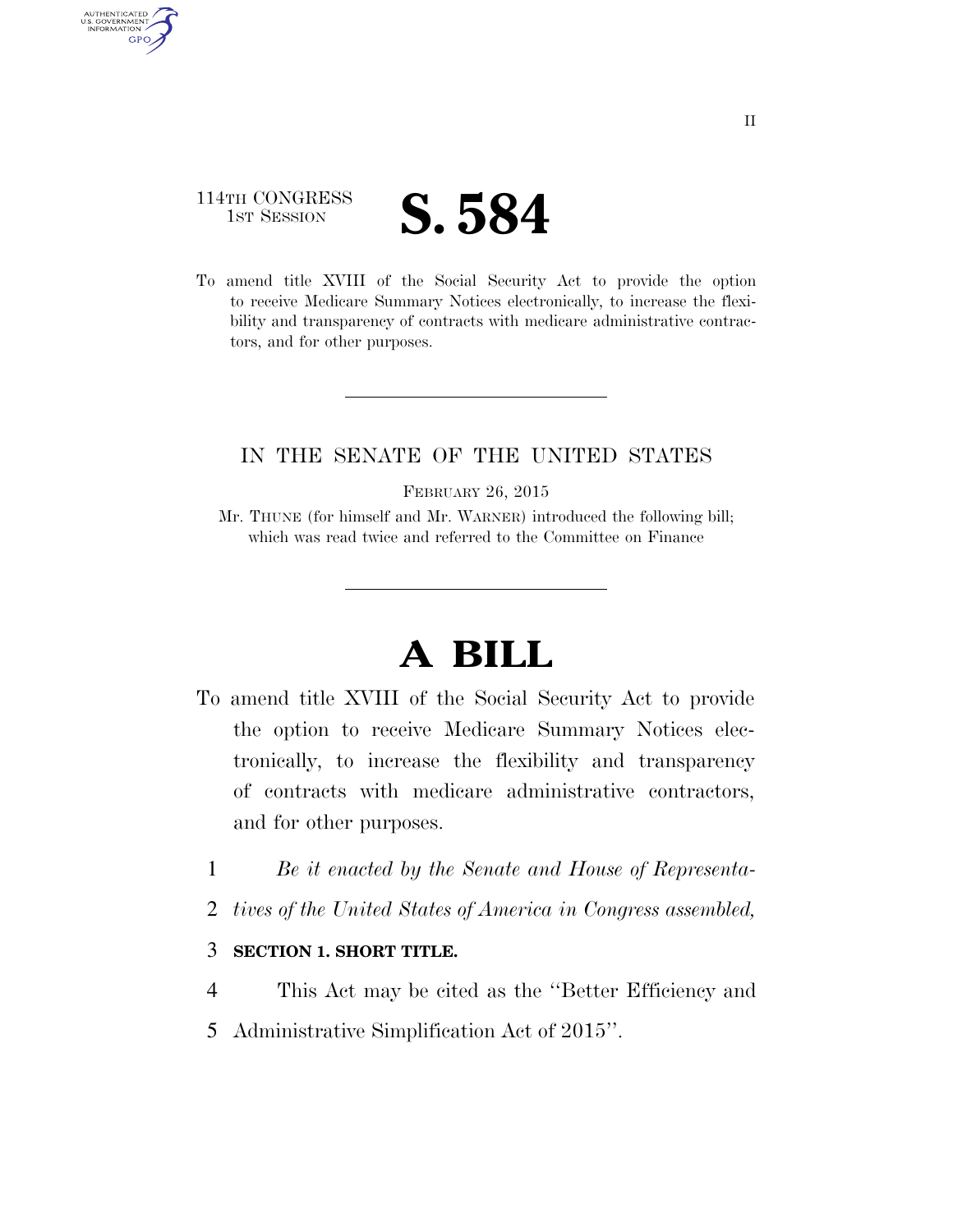**SEC. 2. OPTION TO RECEIVE MEDICARE SUMMARY NOTICE** 

# **ELECTRONICALLY.**  (a) IN GENERAL.—Section 1806 of the Social Secu- rity Act (42 U.S.C. 1395b–7) is amended by adding at the end the following new subsection: ''(c) FORMAT OF STATEMENTS FROM SECRETARY.— 7 "(1) ELECTRONIC OPTION BEGINNING IN 2016.—Subject to paragraph (2), for statements de- scribed in subsection (a) that are furnished for a pe-riod in 2016 or a subsequent year, in the case that

 an individual described in subsection (a) elects, in accordance with such form, manner, and time speci- fied by the Secretary, to receive such statement in an electronic format, such statement shall be fur- nished to such individual for each period subsequent to such election in such a format and shall not be mailed to the individual.

18 "(2) LIMITATION ON REVOCATION OPTION.—

19 "(A) In GENERAL.—Subject to subpara- graph (B), the Secretary may determine a max- imum number of elections described in para- graph (1) by an individual that may be revoked by the individual.

24 "(B) MINIMUM OF ONE REVOCATION OP-TION.—In no case may the Secretary determine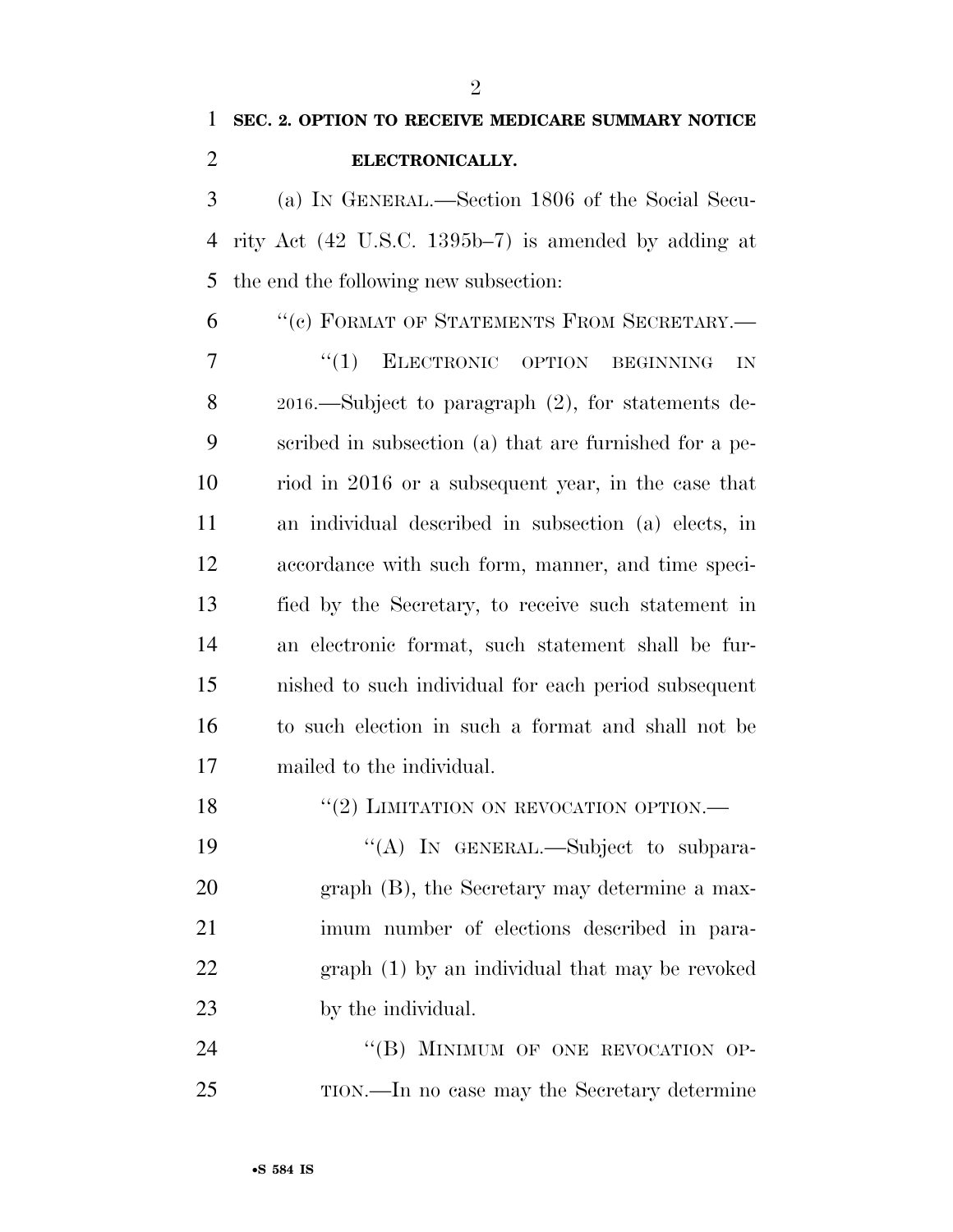a maximum number under subparagraph (A) 2 that is less than one.

3 "(3) NOTIFICATION.—The Secretary shall en- sure that, in the most cost effective manner and be- ginning January 1, 2017, a clear notification of the option to elect to receive statements described in subsection (a) in an electronic format is made avail- able, such as through the notices distributed under section 1804, to individuals described in subsection  $10 \t (a)$ .".

 (b) ENCOURAGED EXPANSION OF ELECTRONIC STATEMENTS.—To the extent to which the Secretary of Health and Human Services determines appropriate, the Secretary shall—

 (1) apply an option similar to the option de- scribed in subsection (c)(1) of section 1806 of the Social Security Act (42 U.S.C. 1395b–7) (relating to the provision of the Medicare Summary Notice in an electronic format), as added by subsection (a), to other statements and notifications under title XVIII of such Act (42 U.S.C. 1395 et seq.); and

 (2) provide such Medicare Summary Notice and any such other statements and notifications on a more frequent basis than is otherwise required under such title.